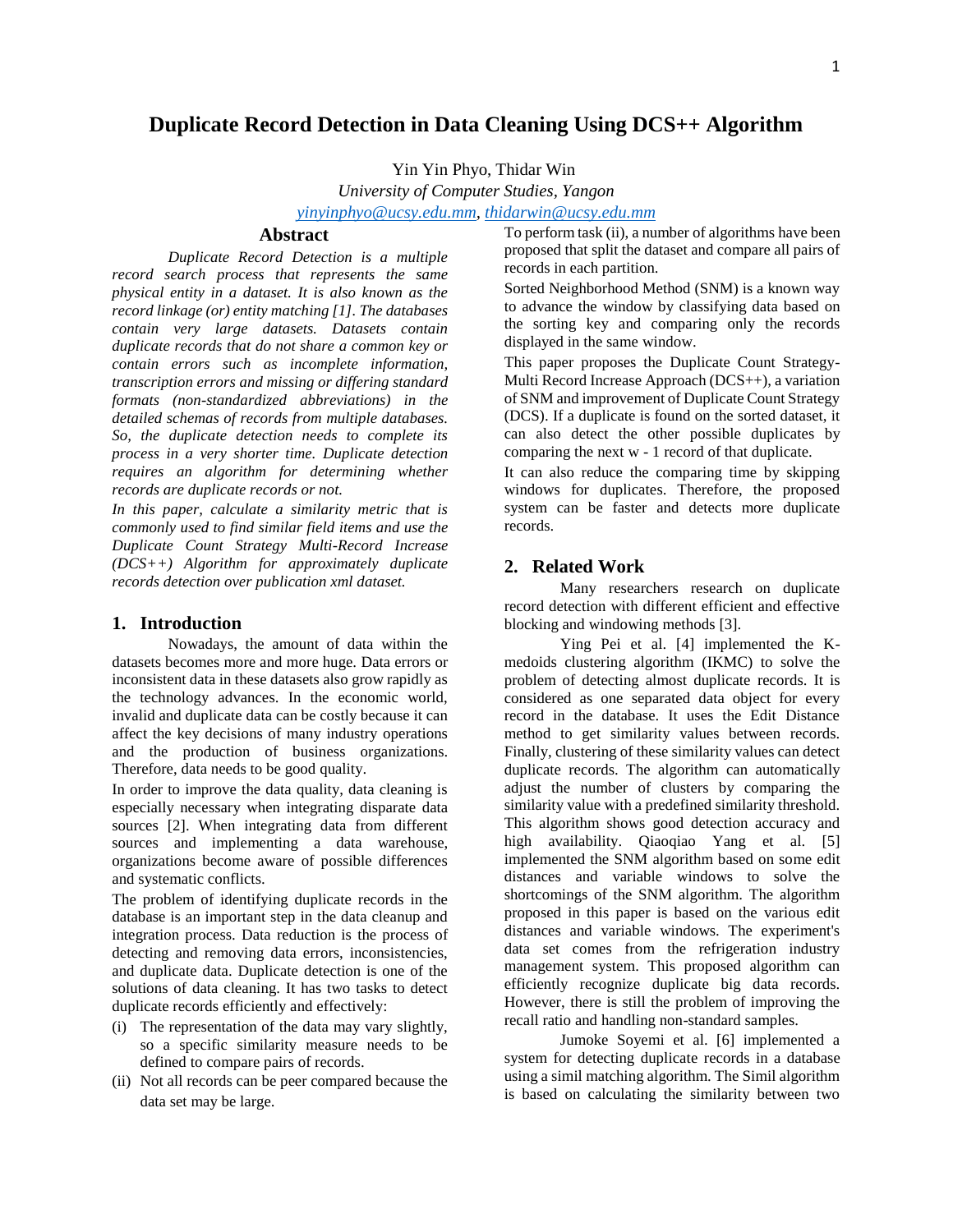strings. This proposed system can only be used to clean up data and prevent incorrect data from accessing the database.

#### **3. Data Preparation**

Data preparation is a necessary step in data cleanup before duplicate record detection process. The data preparation phase involves data parsing, data transformation, and standardization procedures. Data preparation techniques are also described in terms of ETL (extraction, transformation, loading) [7].

In the proposed system, the removing of XML tags in publication records is included in the data parsing procedure. Second, prior to the process of detecting duplicates, other data types are uniformly represented in standardization procedure. In this system, author name, date and title are standardized. Author names can be all authors participated in the publication. But only first author is extracted and formatted into first character of first name, dot (.) and last name only. The system extracts only year from date value and title must not be empty. Therefore, these preprocessed data fields can be easily used in key creation and detection.

#### **4. Field Matching Techniques**

Field Matching Technique is the inner stage of duplicate detection while the outer stage of duplicate detection is applied as the record matching technique. Duplicate detection relies on string comparison techniques to resolve typographic changes in the string data and errors in the numeric data.

Techniques for matching fields in the context of duplicate record detection include:

- Character-based similarity measurement
- Token-based similarity measurement
- Similarity measurement of pronunciation
- Numerical similarity measurement

### **4.1. Character-based Similarity**

### **Measurement**

Character-based similarity metrics handle typographical errors well. Some similarity measures are:

- Edit distance
- Affine gap distance
- Smith-Waterman distance
- Jaro distance metric and
- O-gram distance

In this proposed system, Edit Distance (or) Levenshtein Distance Algorithm is used to calculate field matching similarity scores.

# **4.1.1. Edit Distance (or) Levenshtein Distance Algorithm**

Edit Distance, a.k.a. Levenshtein distance [8], is the minimum number of edit operations on a single character that is required to transform the string one into string two. Three types of edit operations are possible. They are:

(i) Insertion: insert a character into the string.

- (ii) Deletion: delete a character from the string.
- (iii) Substitution: replace a character with another character.

Levenshtein Distance Algorithm is described as below:

**Algorithm 1**: Levenshtein Distance Algorithm

| levenshtein (source, target : STRING) : INTEGER     |
|-----------------------------------------------------|
| -- Minimum number of edit operations to turn source |
| into target                                         |
| local                                               |
| : ARRAY_2 [ INTEGER]<br>distance                    |
| i, j, del, ins, subs : INTEGER                      |
| do                                                  |
| create distance.make (source.count, target.count)   |
| from $i := 0$ until $i >$ source count loop         |
| distance $[i, 0] := i;$                             |
| $i := i + 1;$                                       |
| end                                                 |
| from $j := 0$ until $j >$ target.count loop         |
| distance $[0, j] := j;$                             |
| $j := j + 1;$                                       |
| end                                                 |
| from $i := 1$ until $i >$ source.count loop         |
| from $j := 1$ until $j >$ target.count invariant    |
| -- for all $p:0$ , $q:0$ j -1, we can turn          |
| source $[1p]$                                       |
| -- into target [1q] in distance [p,q] operations    |
| loop                                                |
| if source[i] = target [j] then                      |
| distance $[i, j] :=$ distance $[i - 1, j - 1]$      |
| else                                                |
| deletion := distance $[i - 1, j]$                   |
| insertion := distance $[i, j - 1]$                  |
| substitution := distance $[i - 1, j - 1]$           |
| distance[ $i, j$ ] := minimum (deletion,            |
| insertion, substitution) + $1$                      |
| end                                                 |
| $j := j + 1$                                        |
| end                                                 |
| $i := i + 1$                                        |
| end                                                 |
| $Result := distance (source.count, target.count)$   |
| end                                                 |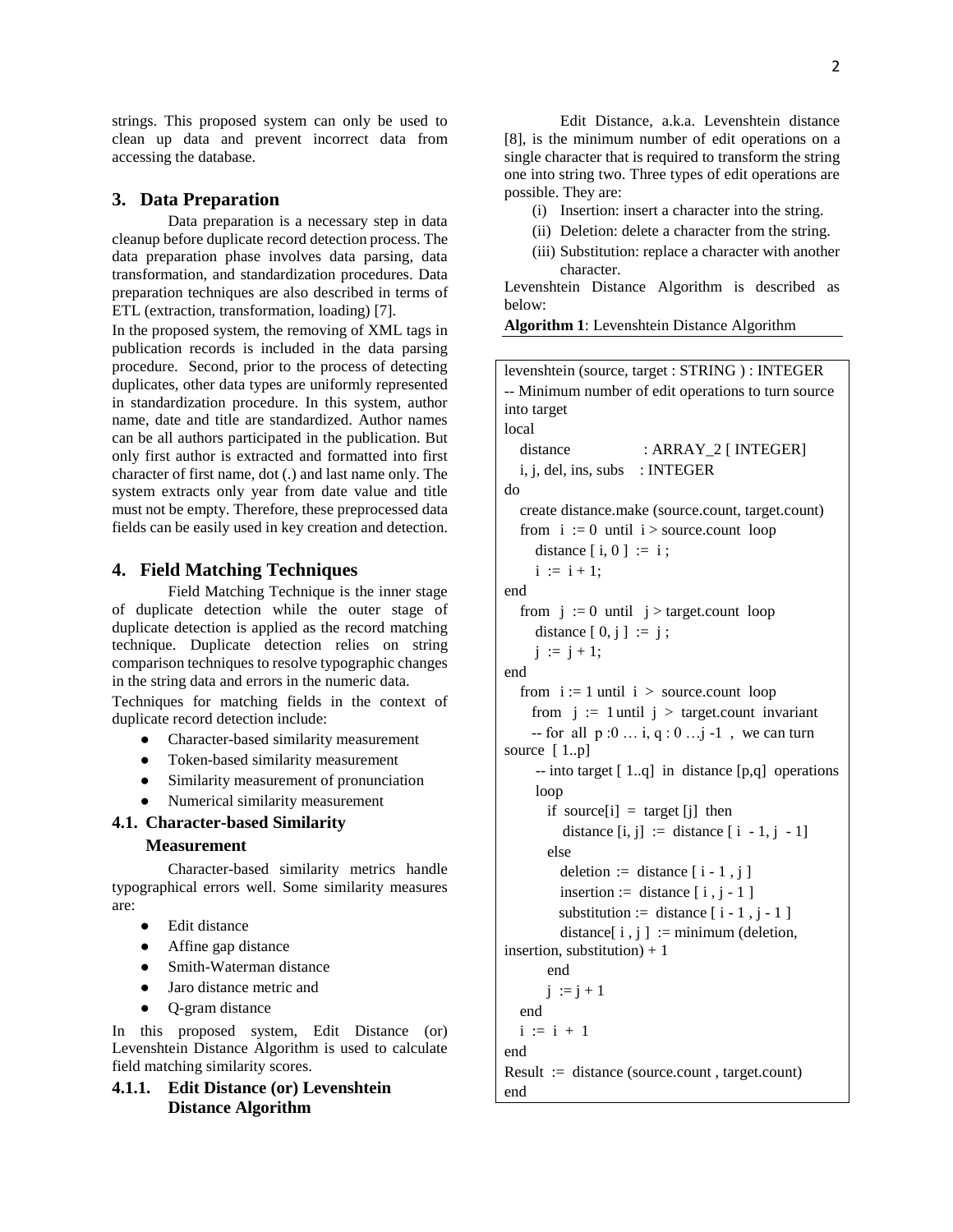#### **5. Duplicate Records Detection**

There are three basic techniques for detecting duplicate records. They are:

- (i) Knowledge-based technology
- (ii) Probabilistic technology
- (iii) Empirical methods

The proposed system focuses on empirical algorithms [9] which consist of sorting, blocking and windowing methods such as Sorted Neighborhood Method, its extensions and Priority Queue Algorithm, etc. Sorted Neighborhood Method is the most representative for windowing.

## **5.1. Sorted Neighborhood Method (SNM)**



**Figure 1:** Sorted Neighborhood Method (SNM)

Using a sorted neighborhood approach can reduce the cost of comparing records and increase the efficiency of comparing records.

Hernáandez and Stolfo [10] describe the sorted neighborhood approach. This method involves three steps:

**Step 1**: Create sorting key: A key for each record in the dataset is assigned to each record. Keys are created by concatenating the values of two or more attributes. **Step 2**: Sort the data: The records in the database are sorted based on the sorting key.

**Step 3**: Merge: A fixed size window is moved through the list of records sequentially to limit the comparison of records matching to those records in the window. Each new record that enters this window is compared to the previous record to find a "matching" record.

The Sorted Neighborhood Method uses fixed size windows. If the selection of window size is too small, some actual duplicate records may be lost and using larger window size will often result in unnecessary comparisons within the window.

The effectiveness of the sorted neighborhood approach depends greatly on the creation of sorting keys.

### **5.2. Duplicate Count Strategy**

Duplicate Count Strategy is more than using fixed-size windows and provides windows that can be adjusted dynamically. The Duplicate Count Strategy is an improvement of the Sorted Neighborhood Method (SNM), and varies the size of the window depending on the number of identified duplicates.

## **5.2.1. Basic Duplicate Count Strategy (DCS)**

Duplicate Count Strategy involves the following steps:

- 1. Sort the records by assigning a sorting key to each record.
- 2. Create a window with the initial window size w.
- 3. Compare the first record with all other records in the window.
- 4. Increase window size while  $\frac{\text{detected duplicates}}{\text{sumimize}} \geq$ comparisons Ø
- 5. Slide the window (initial window size w)
- 6. Calculate transitive closure.
- **5.2.2. Enhancement of DCS: Duplicate Count Strategy-Multi Record Increase Approach (DCS++)**





- **Idea 1**: If each duplicate is found, the next w -1 records of this duplicate are added to the window.
- **Idea 2**: Windows for duplicates have been omitted to save the comparisons.
	- In **Figure 2**: Skip window for r3.
	- Use the transitive closure to find additional duplicates.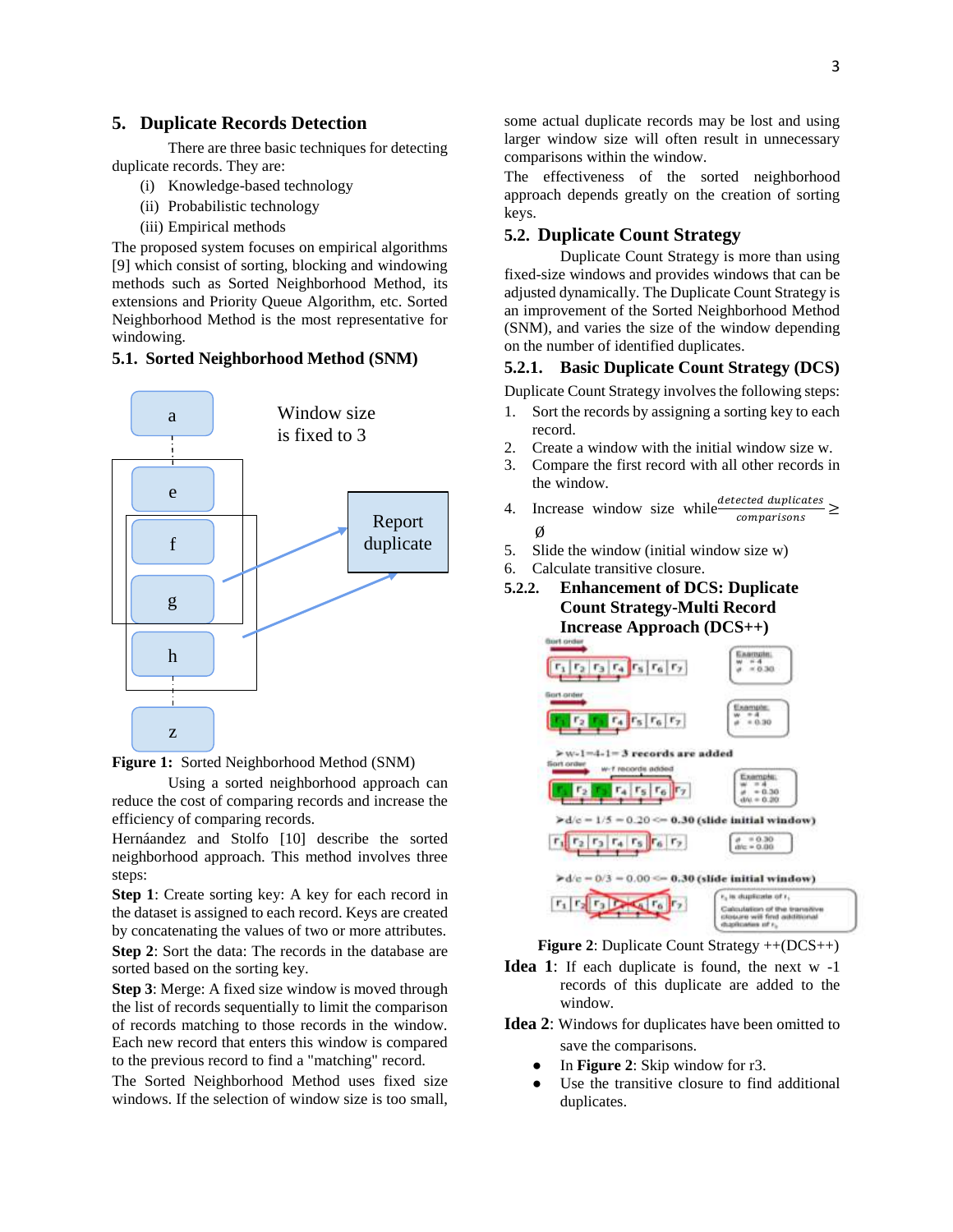There is no loss in the window because the window for r1 covers all comparisons that r3 would have made.

#### **6. Overview of the Proposed System**





**Figure 3** shows the overview of the proposed system. According to the figure, data preprocessing as data parsing and data standardization is performed to the input dataset. The proposed system can be classified by the two stages. In the first stage, field matching of each record is performed by using Levenshtein Distance Algorithm or Edit Distance Algorithm. In the second stage, duplicate record detection process is performed by using Duplicate Count Strategy-Multi Record Increase (DCS++) Algorithm and then duplicate records are detected.

# **6.1. Duplicate Count Strategy-Multi Record Increase Algorithm**

In this experiment, the initial window size (w) is provided as 20 and DCS++ threshold  $(\emptyset)$  is recommended as  $\frac{1}{w-1}$  not to miss any duplicates. The Duplicate Count Strategy-Multi Record Increase (DCS++) algorithm is described as below: **Algorithm 2.** DCS++

```
1. w: initial window size
2. Ø: DCS++ threshold
3. Require: w > 1 and 0 < \emptyset \le 14. sort records by sorting key
5. populate window win with first w records of 
    records
6. skipRecords \leftarrow null
7. for j = 1 to records. length - 1 do
8. if win[1] NOT IN skipRecords then
9. numDuplicates \leftarrow 010. numComparisons \leftarrow 011. k \leftarrow 212. while k \leq win.length do
13. if isDuplicate (win[1] , win[k] ) then
14. emit duplicate pair (win[1] , win[k])
15. skipRecords.add ( win[k] )
16. numDuplicates ← numDuplicates + 1
17. while win.length \lt k+w-1 and j + win.length< records.length do
18. win.add (records [i + win.length + 1])
19. end while
20. end if
21. numComparisons ← numComparisons+1
22. if k = \text{win.length} and j + k < records. length
    and (numDuplicates / numComparisons ) \geq \emptysetthen
23. win.add (records [i + k - 1])
24. end if
25. k \leftarrow k + 126. end while
27. end if
28. win.remove(1)
29. if win.length \lt w and j + k < records.length
    then
30. win.add (records [i + k - 1])
31. else
32. while win.length > w do
33. win.remove (win.length)
34. end while
35. end if
36. j \leftarrow j + 137. end for
38. calculate transitive closure.
```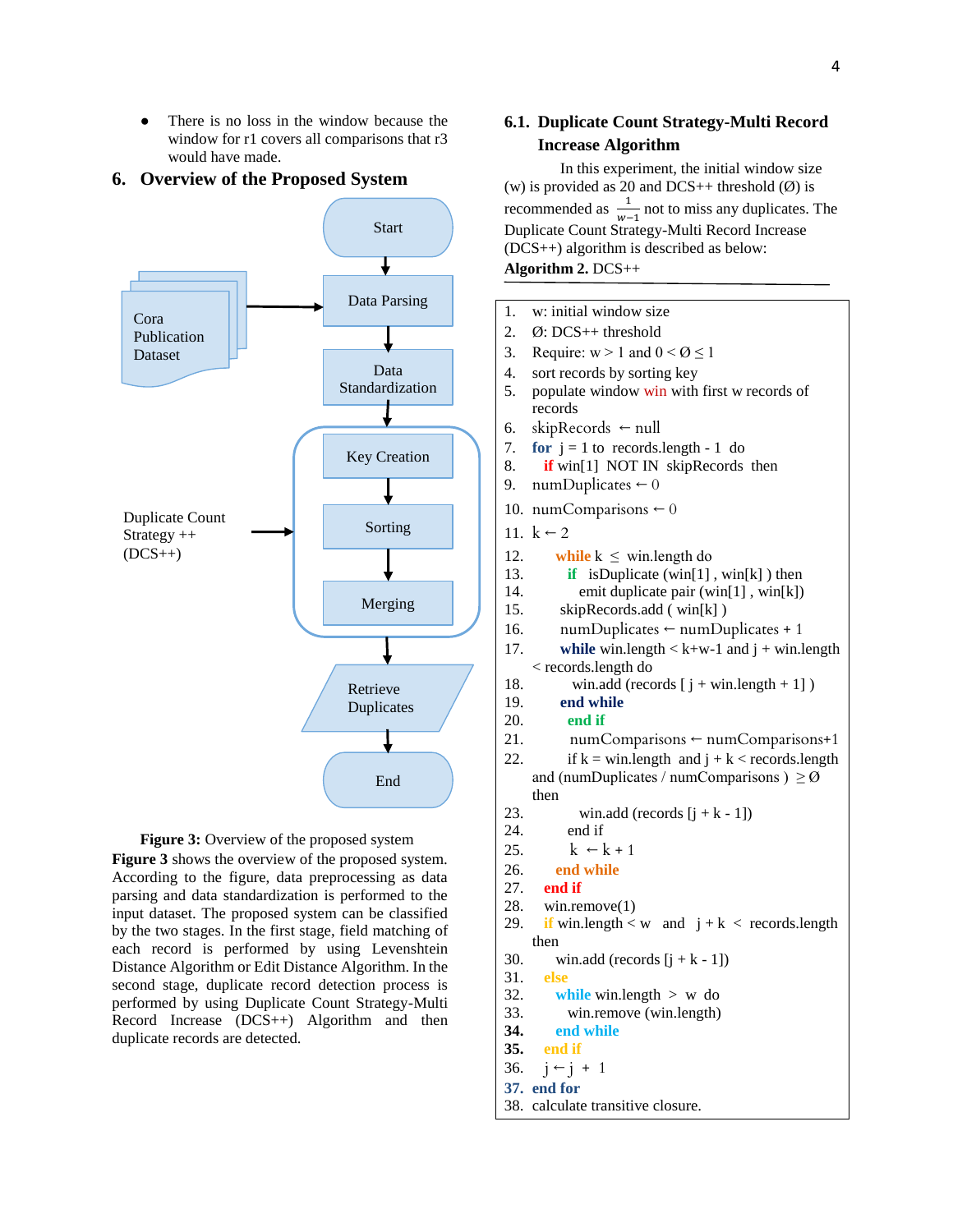## **7. Performance Evaluation**

In this system, the performance of the algorithm is measured using: **Recall**, **False Positive Error** (FP), **False Negative Error** (FN) and **Precision**.

#### **1. Recall**

The percentage of duplicate records that the system correctly identifies. Recall percentage is computed by following equation:

 $\textbf{Recall} = \frac{no \space of \space identified \space duplicates}{\text{res of \space states}} \times 100\% \space (7.1)$ no of actual duplicates

#### **2. False Positive Error (FP)**

The percentage of records incorrectly identified as duplicates. FP percentage is defined as the equation:

 $\mathbf{FP} = \frac{no \text{ of} \text{ strongly identified duplicates}}{total \text{ number of identified duplicates}}$  $\times$  100% **(7.2)**

#### **3. False Negative Error (FN)**

The percentage of duplicate records that the system does not detect. FN percentage is computed by following equation:

**FN = 100%** − **Recall (7.3)**

#### **4. Precision**

The percentage of information reported as relevant by the system that is correct.

Precision percentage is defined as the equation:

 $Precision = 100\% - FP$  (7.4)

#### **7.1. Experimental Environment**

In order to evaluate the proposed algorithms, install XAMPP on this system. Apache service is started in XAMPP Control Panel as a local server.

The experimental environment is as follows:

- Operating System: Windows 8,
- CPU: Core i5@3 GHz,
- Memory: 8 GB

The software versions are as follows

- XAMPP version: 7.3.0 64 bit, and
- PHP version: 7.3.0

In the next sections, the Cora dataset and performance results with different thresholds are discussed.

### **7.2. Dataset Used**

In this experiment, a Cora Dataset is used. This dataset contains bibliographic information for scientific papers. It provides 1,879 objects.

The Cora dataset is prepared by the original Andrew McCallum and his versions of this dataset are provided on his data web page. Many publications in record linkage and entity records over the years used these various versions of the Cora dataset.

| $\langle$ CORA>                                                 |
|-----------------------------------------------------------------|
| $\leq$ NEWREFERENCE $id = 1$ ">                                 |
| ahlskog1994a                                                    |
| $\langle$ author $>$                                            |
| M. Ahlskog, J. Paloheimo, H. Stubb, P. Dyreklev, M. Fahlman, O. |
| $\langle$ /author $\rangle$                                     |
| $\lt$ title>Inganas and M.R. $\lt$ /title>                      |
| $\langle$ journal>Andersson, J Appl. Phys., $\langle$ journal>  |
| <volume>76.</volume>                                            |
| $<$ pages>893, $<$ /pages>                                      |
| $\langle date \rangle$ (1994). $\langle date \rangle$           |
| $\langle$ NEWREFERENCE>                                         |
|                                                                 |
|                                                                 |

**Figure 4**: Sample XML Cora Dataset

#### **7.3. Performance Result**



**Figure 5**: Execution Results of Duplicate Detection with window size 10.



**Figure 6**: Execution Results of Duplicate Detection with window size 20.

The evaluation is performed by changing the threshold value from 0.5 to 0.9 at intervals of 0.1. This system is tested with different window sizes 10 and 20. **Figure 5** and **Figure 6** show the execution results of DSC++ with Edit Distance Algorithm for five threshold values.

**Table 1** shows the performance evaluation results with window size 20 for five thresholds. The percentage of